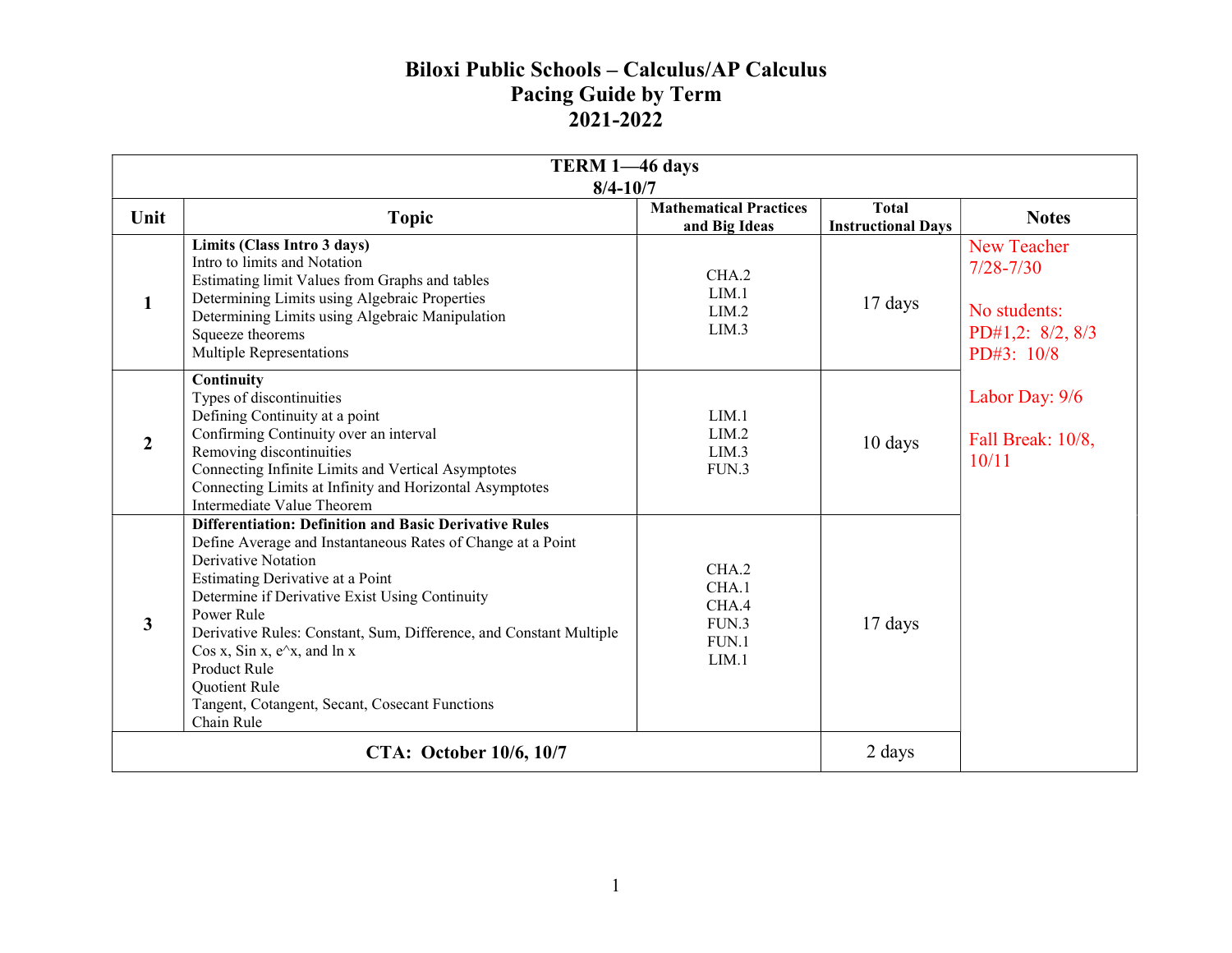## Biloxi Public Schools – Calculus/AP Calculus

Pacing Guide by Term

2021-2022

| TERM 2-44 days<br>10/12-12/17 |                                                                                                                                                                                                                                                                                                                                                                                                                                                                                              |                                                                 |                                           |                                                                                                           |
|-------------------------------|----------------------------------------------------------------------------------------------------------------------------------------------------------------------------------------------------------------------------------------------------------------------------------------------------------------------------------------------------------------------------------------------------------------------------------------------------------------------------------------------|-----------------------------------------------------------------|-------------------------------------------|-----------------------------------------------------------------------------------------------------------|
| Unit                          | <b>Topic</b>                                                                                                                                                                                                                                                                                                                                                                                                                                                                                 | <b>Mathematical</b><br><b>Practices and Big</b><br><b>Ideas</b> | <b>Total</b><br><b>Instructional Days</b> | <b>Notes</b>                                                                                              |
| 1                             | Differentiation: Composite, Implicit, and Inverse Functions<br><b>Implicit Differentiation</b><br><b>Inverse Functions</b><br><b>Inverse Trig Functions</b><br>Procedures for Calculating Derivatives<br>Calculating Higher-Order Derivatives                                                                                                                                                                                                                                                | FUN.1<br>FUN.3                                                  | 9 days                                    | <b>Thanksgiving Break</b><br>$11/22 - 11/26$<br><b>Christmas Break</b><br>$12/20 - 12/31$<br>$PD#4 - 1/3$ |
| $\overline{2}$                | <b>Contextual Applications of Differentiation</b><br>Interpreting the Meaning of the Derivative in Context<br>Straight-Line Motion: Connecting Position, Velocity, Acceleration<br>Rates of change in Applied Context other than motion<br><b>Related Rates</b><br>Approximating Values of a Function using local linearity and Linearization<br>L'Hospital's Rule                                                                                                                           | CHA.1<br>CHA.2<br>CHA.3                                         | 12 days                                   |                                                                                                           |
| $\mathbf{3}$                  | <b>Analytical Applications of Differentiation</b><br><b>MVT</b><br>EVT, relative extrema, critical Points<br>Intervals of increasing and decreasing<br>First Derivative Test to find relative extrema<br>Candidates Test to find absolute extrema<br>Concavity<br>Second Derivative Test to Determine Extrema<br>Sketching Graphs of Functions and their Derivatives<br>Connect Function, first derivatives and second derivatives<br>Optimization<br><b>Behaviors of Implicit Relations</b> | FUN.3<br>FUN.2<br>FUN.1                                         | 21 days                                   |                                                                                                           |
|                               | CTA: $12/16 - 12/17$                                                                                                                                                                                                                                                                                                                                                                                                                                                                         |                                                                 |                                           |                                                                                                           |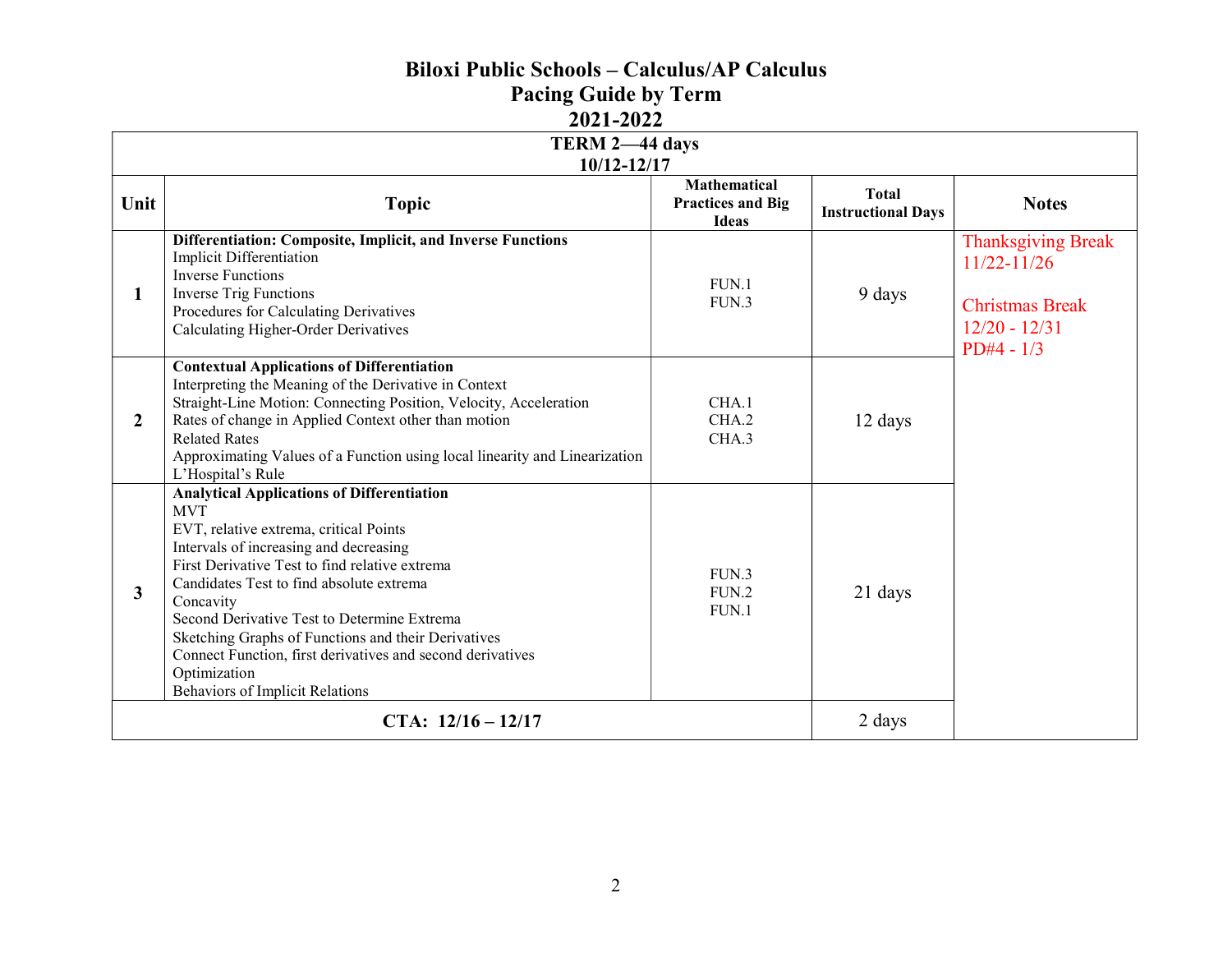## Biloxi Public Schools – Calculus/AP Calculus Pacing Guide by Term 2021-2022

| <b>TERM 3-44 Days</b><br>$1/4 - 3/11$ |                                                                                                                                                                                                                                                                                                                                                                                                                                                                                            |                                                             |                                           |                                                                                               |
|---------------------------------------|--------------------------------------------------------------------------------------------------------------------------------------------------------------------------------------------------------------------------------------------------------------------------------------------------------------------------------------------------------------------------------------------------------------------------------------------------------------------------------------------|-------------------------------------------------------------|-------------------------------------------|-----------------------------------------------------------------------------------------------|
| Unit                                  | <b>Topic</b>                                                                                                                                                                                                                                                                                                                                                                                                                                                                               | <b>Mathematical Practices</b><br>and Big Ideas              | <b>Total</b><br><b>Instructional Days</b> | <b>Notes</b>                                                                                  |
| $\mathbf{1}$                          | <b>Integration and Accumulation of Change</b><br>Accumulations of Change<br>Approximating Areas with Riemann Sums<br>Summation and Definite Integral Notation<br>The Fundamental Theorem of Calculus and Accumulations<br>Interpreting the behavior of Accumulation involving Area<br>Properties of Definite Integrals<br>The Fundamental Theorem of Calculus and Definite Integrals<br><b>Integrating Using Substitution</b><br>Integrating Using Long Division and Completing the Square | CHA.4<br>LIM.1<br>LIM.2<br>FUN.1<br>FUN.3<br>FUN.2<br>FUN.4 | 21 days                                   | $PD#4 - 1/3$ $1/10$<br><b>MLK</b> 1/17<br>Mardi Gras Holiday:<br>$2/28 - 3/3$<br>$PD#5 - 3/3$ |
| $\mathbf{2}$                          | <b>Differential Equations</b><br>Modeling Situations with Differential Equations<br>Verifying Solutions for Differential Equations<br>Slope Fields<br>Finding General Solutions Using Separation of Variables<br>Finding Particular Solutions Using Initial Conditions and Separation<br><b>Exponential Models with Differential Equations</b>                                                                                                                                             | FUN.2<br>FUN.3<br>FUN.4<br>FUN.1                            | 10 days                                   |                                                                                               |
| $\mathbf{3}$                          | <b>Applications of Integration</b><br>Average Value of a Function<br>PVA using Integrals<br>Accumulation in Applied Contexts<br>Finding the Area between Curves as Functions of x and y                                                                                                                                                                                                                                                                                                    | CHA.1<br>CHA.3<br>CHA.4                                     | 11 days                                   |                                                                                               |
|                                       | CTA: $3/10 - 3/11$                                                                                                                                                                                                                                                                                                                                                                                                                                                                         |                                                             |                                           |                                                                                               |